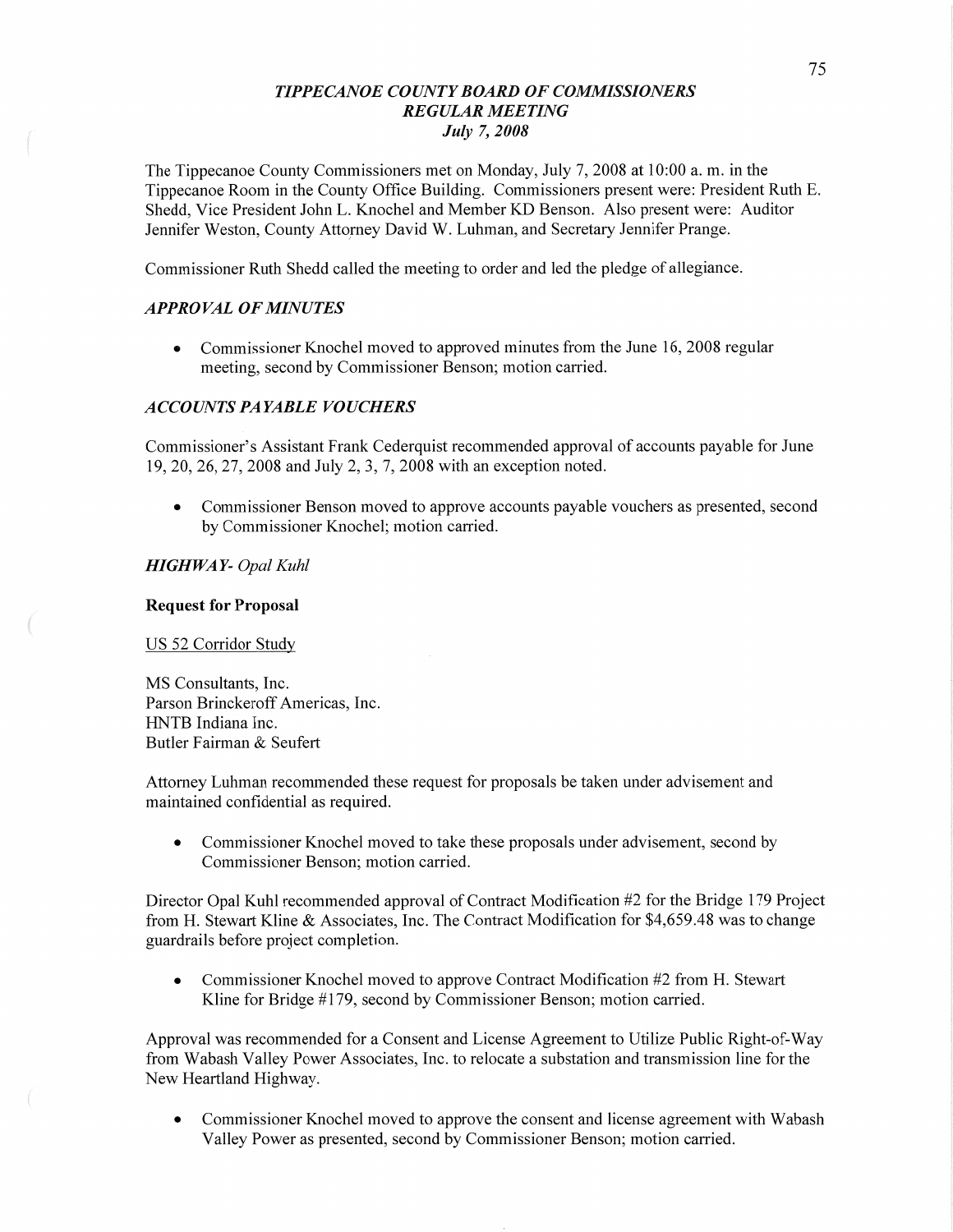Director Kuhl requested approval for a permit to Close or Block a County Road on Buckingham Drive. 109-117 Buckingham Drive will be blocked off on August 9, 2008 for a block party.

• Commissioner Knochel moved to grant permission to close Buckingham Drive, second by Commissioner Benson; motion carried.

Approval was recommended to Grant of Right-of—Way for the County Road 1300 South Parcelization.

• Commissioner Knochel moved to approve the Grant of Right-of-Way as presented, second by Commissioner Benson; motion carried.

Director Kuhl recommended approval for a Continuation Certificate from Tipmont REMC in the amount of \$5,000 for work in the Right-of—Way.

**0** Commissioner Knochel moved to approve the Continuation Certificate from Tipmont REMC as presented, second by Commissioner Benson; motion carried.

#### DLZ **—** *Eric Ratts*

Eric Ratts from DLZ requested permission to publish a request for bids for the Community Corrections Building. Construction documents are being completed by DLZ and he requested permission to accept bids on August 12, 2008 and award the bid on August 18.

• Commissioner Knochel moved to approve the request for bids on the Community Corrections Building, second by Commissioner Benson; motion carried.

#### *RECORDER - Oneta T olle*

### Ordinance **2008-12-CM** *-* Amending **Tippecanoe County** Code, **Repealing Chapter** 34 Section 33, Adding New Chapter 33 Fee for Enhanced Access Services.

Recorder Oneta Tolle requested approval of Ordinance 2008—12—CM to add Enhanced Access Services for printouts in the Recorder's office. The previous charge was \$.50 and with approval will increase to \$1.00.

• Commissioner Knochel moved to approve Ordinance 2008-12-CM on first reading, second by Commissioner Benson; motion carried.

Auditor Weston recorded the vote:

| Benson  | Yes |
|---------|-----|
| Knochel | Yes |
| Shedd   | Yes |

Ordinance 2008-12-CM passed 3-0 on first reading.

- **0** Commissioner Knochel moved to suspend the rules and hear Ordinance 2008-12-CM on second and final reading, second by Commissioner Benson; motion carried.
- **0** Commissioner Knochel moved to hear Ordinance 2008-12-CM on second and final reading, second by Commissioner Benson; motion carried.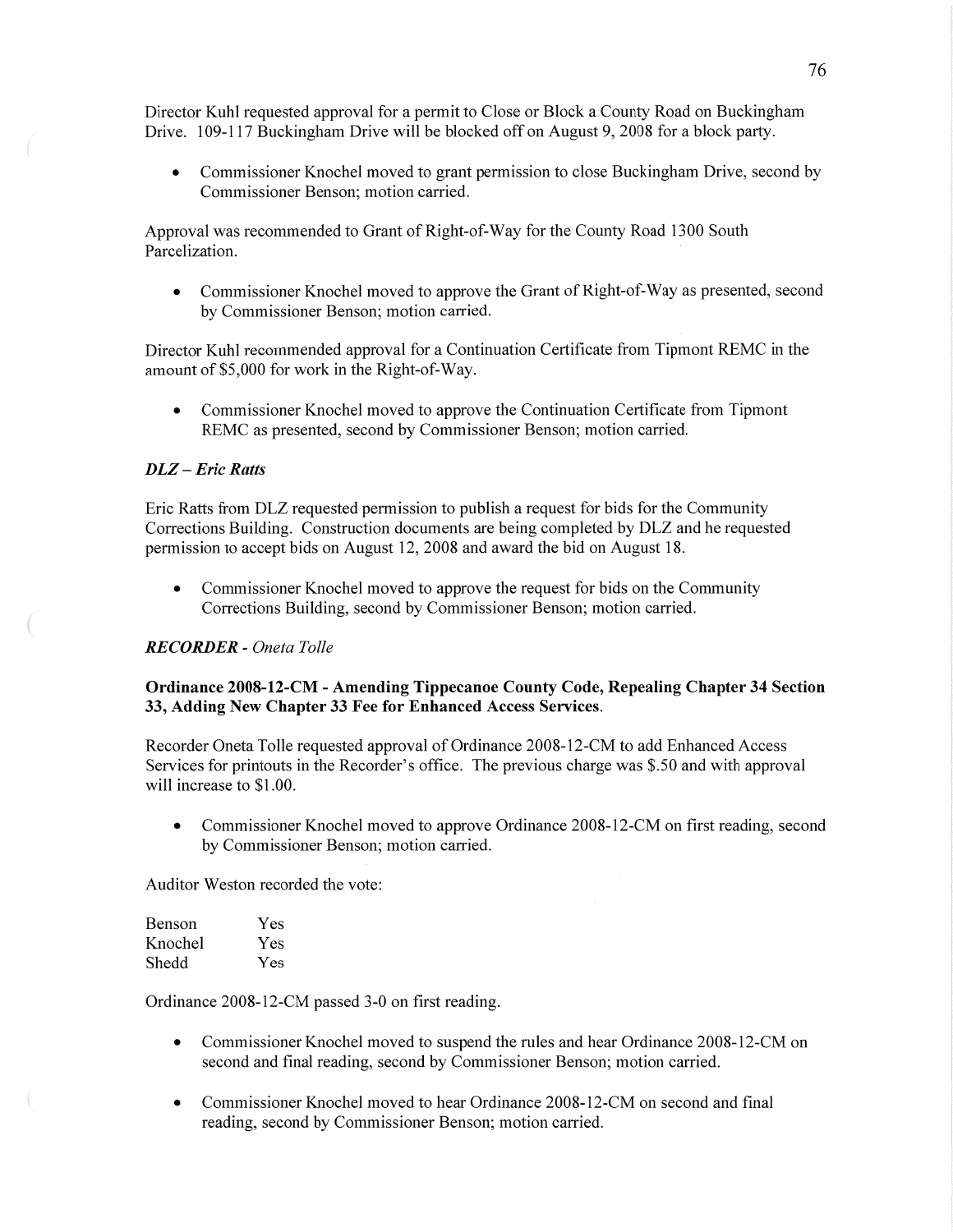Auditor Weston recorded the vote:

| Benson  | Yes |
|---------|-----|
| Knochel | Yes |
| Shedd   | Yes |

Ordinance 2008-12-CM passes 3-0 on second and **final** reading.

Recorder Tolle requested approval for an Online Access agreement with Laredo for subscriptions with the Recorder's Office. The agreement allows agencies online access to records maintained in the Recorder's office.

**0** Commissioner Knochel moved to approve the subscription agreement form as presented, second by Commissioner Benson; motion carried.

### **PETITION TO ESTABLISH THE ROMNEY REGIONAL SEWER DISTRICT - Laurie Wilson**

Grant Coordinator Laurie Wilson, on behalf of Marcella Maynard and Dan Korty, requested approval for **a** Petition to Establish the Romney Regional Sewer District. She added state approval of the petition will allow the county to apply for a grant to construct the new sewer line.

**0** Commissioner Knochel moved to approve the Petition to Establish the Romney Regional Sewer District, second by Commissioner Benson; motion carried.

Resolution 2008-27-CM approves the formation of the Romney Regional Sewer District and authorizes the president to file a petition with the Department of Environmental Management.

#### *TOBACCO FREE PARTNERSHIP GRAN T - Rebecca Humphrey*

Youth Services Director Rebecca Humphrey requested approval of a grant from the Tobacco Free Partnership through Purdue University for smoking cessation classes for youth in juvenile justice system.

**0** Commissioner Knochel moved to accept the grant funds for \$4,999 for smoking cessation, second by Commissioner Benson; motion carried.

#### *HUMAN RESOURCES - Shirley Mennen*

Human Resource Coordinator Shirley **Mennen** requested approval for changes made to the Personnel Manual regarding overtime and compensatory time. The policy is as follows:

The policy applies to all non-exempt employees of the County to be in compliance with the Fair Labor Standards Act (FLSA).

Employees may be given the opportunity for overtime work assignments when operating requirements or other needs cannot be met during regular working hours. All overtime work must receive the elected official/department head's prior authorization. Overtime assignments will be distributed as equitably as practical to all employees qualified to perform the required work.

Overtime shall be awarded to all non-exempt employees in the form of monetary reimbursement or compensatory time, in accordance with federal and state wage and hour restrictions. Overtime is based on actual hours worked. Time taken off for sick leave, vacation leave, personal leave, compensatory time, or any other leave of absence will not be considered as hours worked for purposes of calculating overtime hours. Holiday hours will be considered as hours worked for purposes of calculating overtime hours.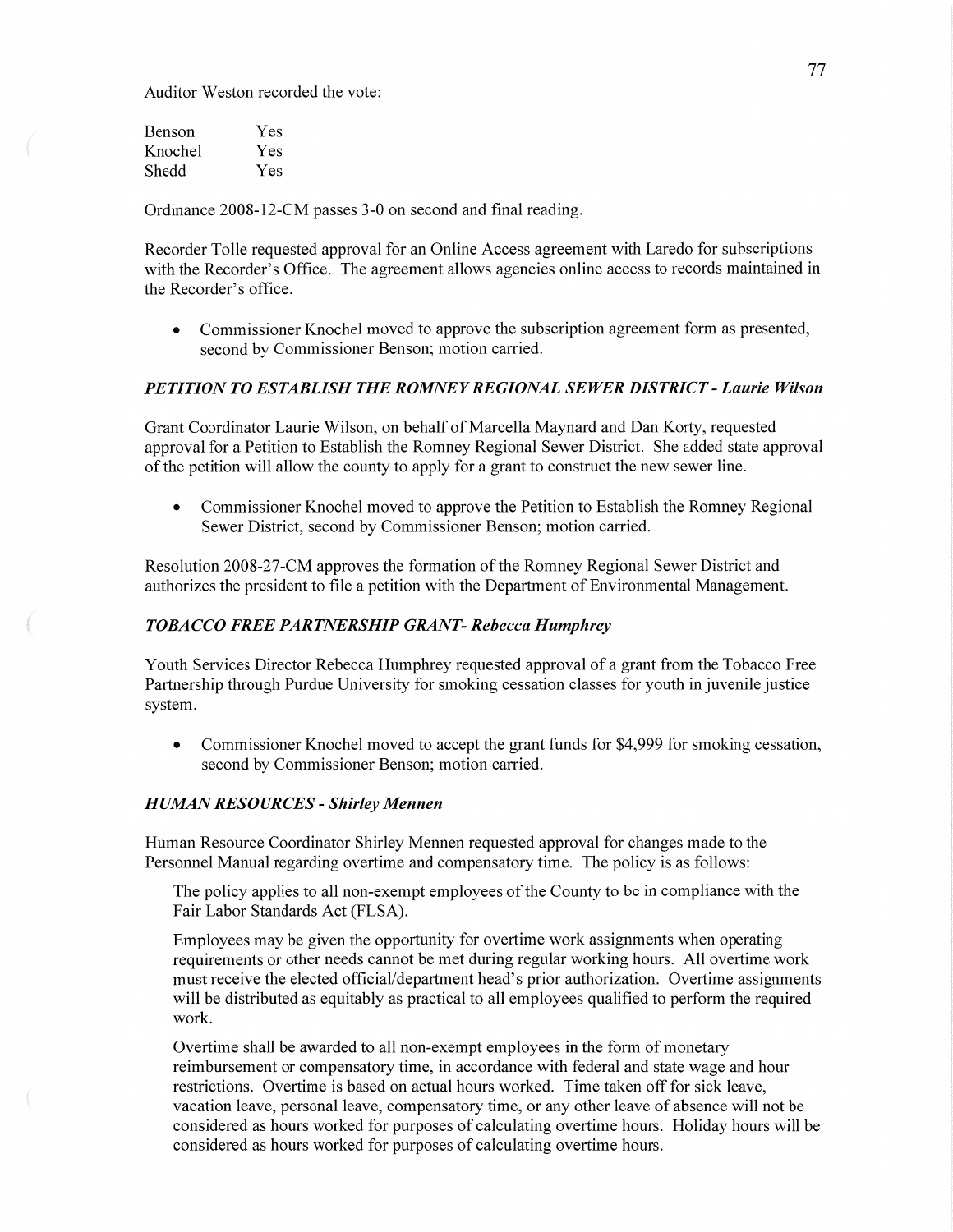Employees who work overtime without receiving prior authorizations from the elected official/department head may be subject to disciplinary action, up to and including termination of employment.

Pursuant to Section 7(k) of the FLSA, the county uses the "28 consecutive day" model for purposes of calculation of overtime for law enforcement employees. Law enforcement personnel must receive overtime after 171 hours worked during a 28-day period.

The workweek for non-safety county employees is Sunday through Saturday. Compensation (monetary or compensatory time) shall be awarded to all non-safety employees eligible for overtime at the rate of one hour to each approved hour worked in excess of thirty-seven and one-half  $(37 \frac{1}{2})$  hours and less than forty  $(40)$  hours in a given workweek. Hours worked in excess of forty (40) hours in a given workweek shall be awarded at the rate of time and onehalf.

Elected officials/department heads may set accrual limits, and are encouraged to schedule the use of compensatory time as soon as possible to avoid accrual beyond the stated limit that would require monetary **payment.** Employees who are not in public safety positions may accrue 240 compensatory time hours before monetary compensation is required. Public safety employees may accrue 480 compensatory time hours before monetary compensation is required.

**0** Commissioner Knochel moved to approve the changes for overtime and compensatory time to the Personnel Manual, second by Commissioner Benson; motion carried.

## *APPOINTMENT* OF *YOUTH SERVICES EXECUTIVE DIRECTOR*

**0** Commissioner Benson moved to appoint Rebecca Humphrey as the Youth Services Director, second by Commissioner Knochel; motion carried.

## *AUDITOR - Jennifer Weston*

#### **Disaster Recovery Plan**

Auditor Weston presented **a** Disaster Recovery Plan for the Auditor's office. She explained this document has been a part of the IT audit review in the past few yeaxs. The **business** continuity plan establishes **a** plan for record recovery, and continued operations in the event of **a** natural disaster or community-wide health issue.

• Commissioner Knochel moved to approve the Auditor's Disaster Recovery Plan, second by Commissioner Benson; motion carried.

#### **Salary Statements**

Auditor Weston presented the 2009 Salary Statements for all departments to the commissioners.

**0** Commissioner Knochel moved to accept the 2009 Salary Statements, second by Commissioner Benson; motion carried.

#### *JUVENILE JUSTICE CENTER*

Attorney **Luhman** explained after selecting an architect, the commissioners and council **have**  obtained considerable information regarding a Juvenile Justice Facility. He suggested the commissioners review the schematic design and decide on proceeding to the design development stage for the Juvenile Justice Center.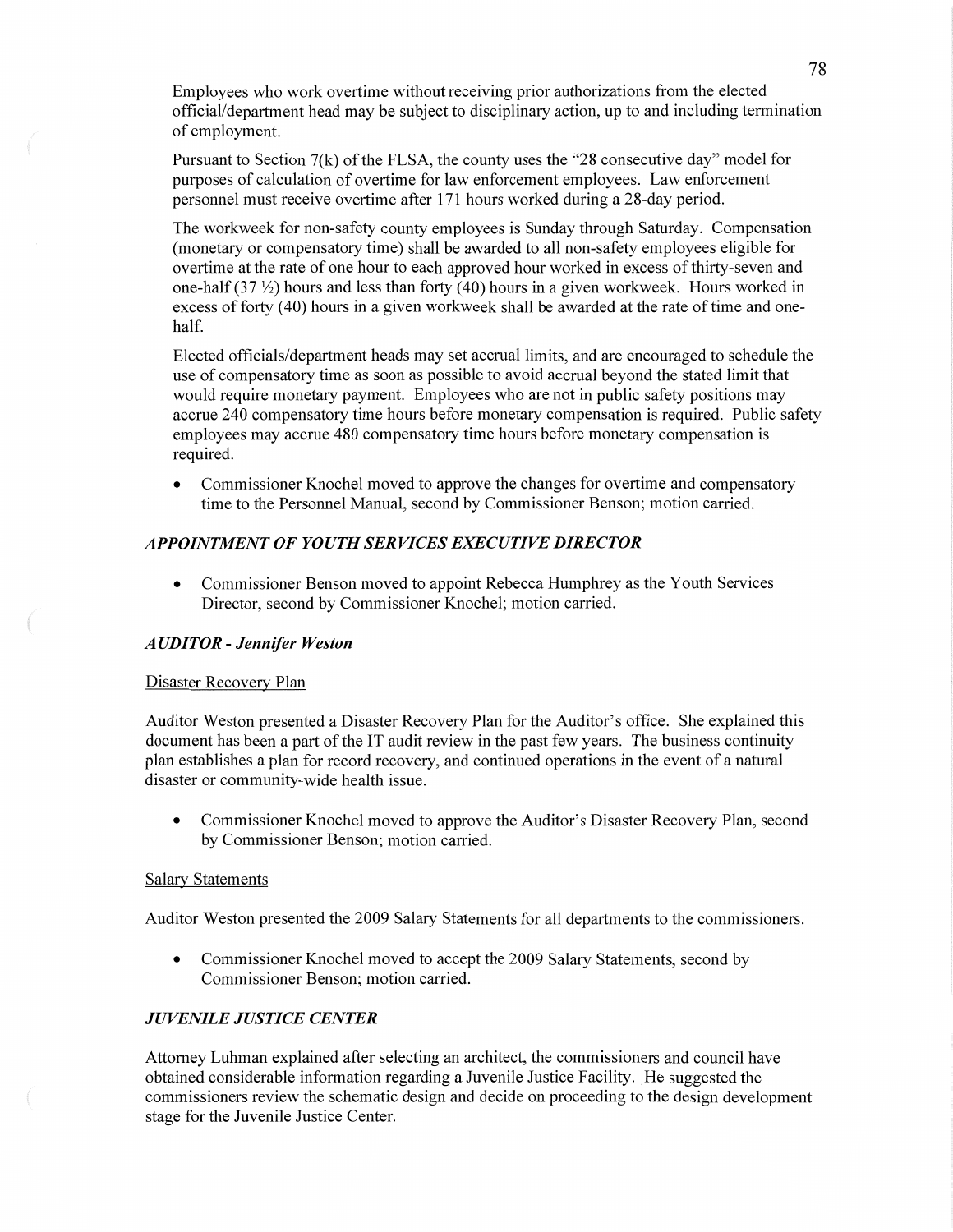**0** Commissioner Benson moved to authorize DLZ to proceed with Design Development for Option #2 as presented on July 2, 2008, second by Commissioner Knochel; motion carried.

# NE *W B USINESS/0 THER B USINESS*

# Ambulance Bids

Lifeline Indiana — declined participation Wheeled Coach Industries *-* (1) ambulance \$164,499 **—** (3) ambulances \$493,497 Lifestar Rescue, Inc. Alt  $1 - (1)$  \$164,301 Alt  $2 - (2)$  \$328,602 Alt  $3 - (3)$  \$485,853 Alt  $4 - (1)$  \$162,977 Alt 5 — not available Alt  $6a - (1)$  \$164,301 Alt 6b **—** (1) \$162,977

**0** Commissioner Knochel moved to take the bids under advisement, second by Commissioner Benson; motion carried.

# *AMENDING EDIT PLAN*

*m* A! "x

# Resolution **2008—24—CM;** Adding New **Project** #54 to the **Economic Development Plan;**  Sheriff's **Safety Network**

Attorney Luhman reported the new project will separate the current network into two separate networks providing a mission critical share server and also **a** model client network to allow partner agencies to manage, maintain, and take responsibility for their client networks. The total cost of the project is estimated to cost \$1 million and will extend over several years.

**0** Commissioner Knochel moved to approve Resolution 2008-24-CM, second by Commissioner Benson; motion carried.

# *H* VAC *CHANGE ORDER*

Attorney Luhman recommended approval for an **HVAC** Change Order #5 from D.A. Dodd in the amount of \$2,925.

**0** Commissioner Knochel moved to approve Change Order #5 from D.A. Dodd, second by Commissioner Benson; motion carried.

# **APPLICATIONS TO THE VILLA**

**0** Commissioner Knochel moved to approve the application David Edward Kantz to the Tippecanoe Villa, second by Commissioner Benson; motion carried.

# *APPOINTMENTS* TO THE *COMMON* WA GE *BOARD*

**0** Commissioner Knochel moved to appoint Tom Murtaugh, Ruth Shedd, and Dave Lahr to the Tippecanoe County Community Corrections Envelope Committee, second by Commissioner Benson; motion carried.